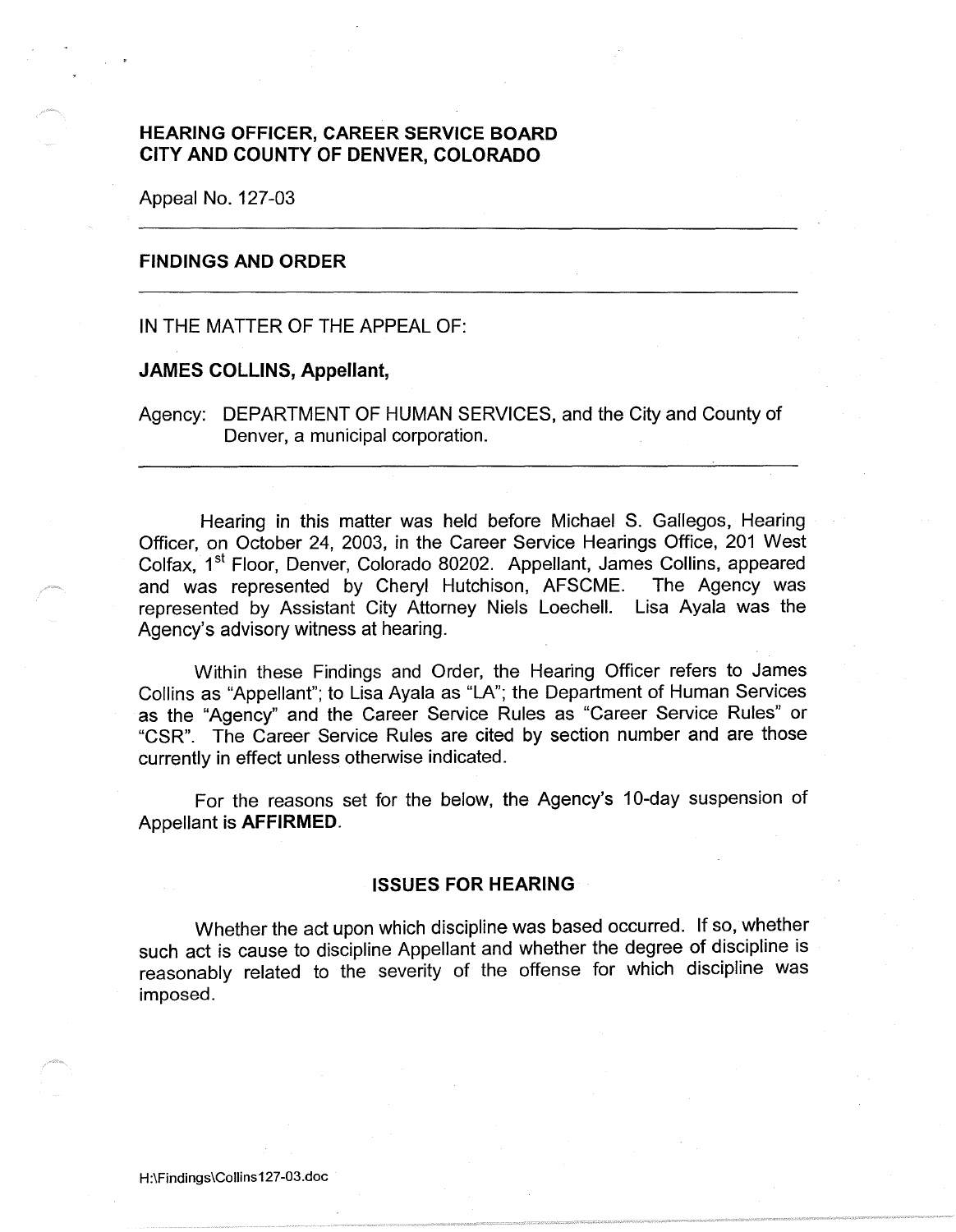#### **BURDEN OF PROOF**

The burden of proof is upon the Agency to show, by a preponderance of the evidence, that the alleged acts occurred, there is cause to discipline Appellant and the degree of discipline is reasonably related to the severity of the offense for which discipline was imposed.

# **PRELIMINARY MATTERS**

The parties stipulated to the acceptance into evidence of the Agency's Exhibits 1 through 4. The Agency's Exhibit 5 was accepted into evidence at hearing, without objection. Appellant offered no Exhibits. At the time of hearing, the witness listed below as Veronica "Ronnie" Abraham had changed her last name from Abraham to Rodriguez.

## **FINDINGS OF FACT**

Based on the evidence presented at hearing, the Hearing Officer finds the following to be fact:

1. Appellant is an employee in career status. He was disciplined for his actions on the evening of June 6, 2003 and the early morning hours of June 7, 2003.. By letter dated July 30, 2003, the Agency's Deputy Manager/Acting Manager, Valerie Brooks (Brooks) imposed a 10-day suspension. The disciplinary suspension was served by Appellant from August 4 through 15, 2003.

2. LA and Leroy Martinez (Martinez) are full-time Agency employees with a regular work week of Monday through Friday. They are friends. LA and Martinez also hold part-time janitorial jobs for La Prino Foods, working 5:00 to 10:00 p.m., Monday through Friday.

3. On Friday, June 6, 2003, after work at the Agency, LA and Martinez went to their part-time jobs but left those duties early to attend a birthday gathering for an Agency co-worker, Danielle Gomez (Gomez). The birthday gathering took place at the Chili Pepper Restaurant, near the dance floor, in a room at the far South side of the restaurant. LA and Martinez arrived at the restaurant, in separate vehicles, at approximately 8:45 p.m. At that time, there were approximately 30 other Agency employees there for the birthday gathering.

4. The Hispanic Coalition is an organization of Agency employees. On Friday, June 6, 2003, the Hispanic Coalition held its annual awards banquet at the Chili Pepper Restaurant. A number of Agency employees attended the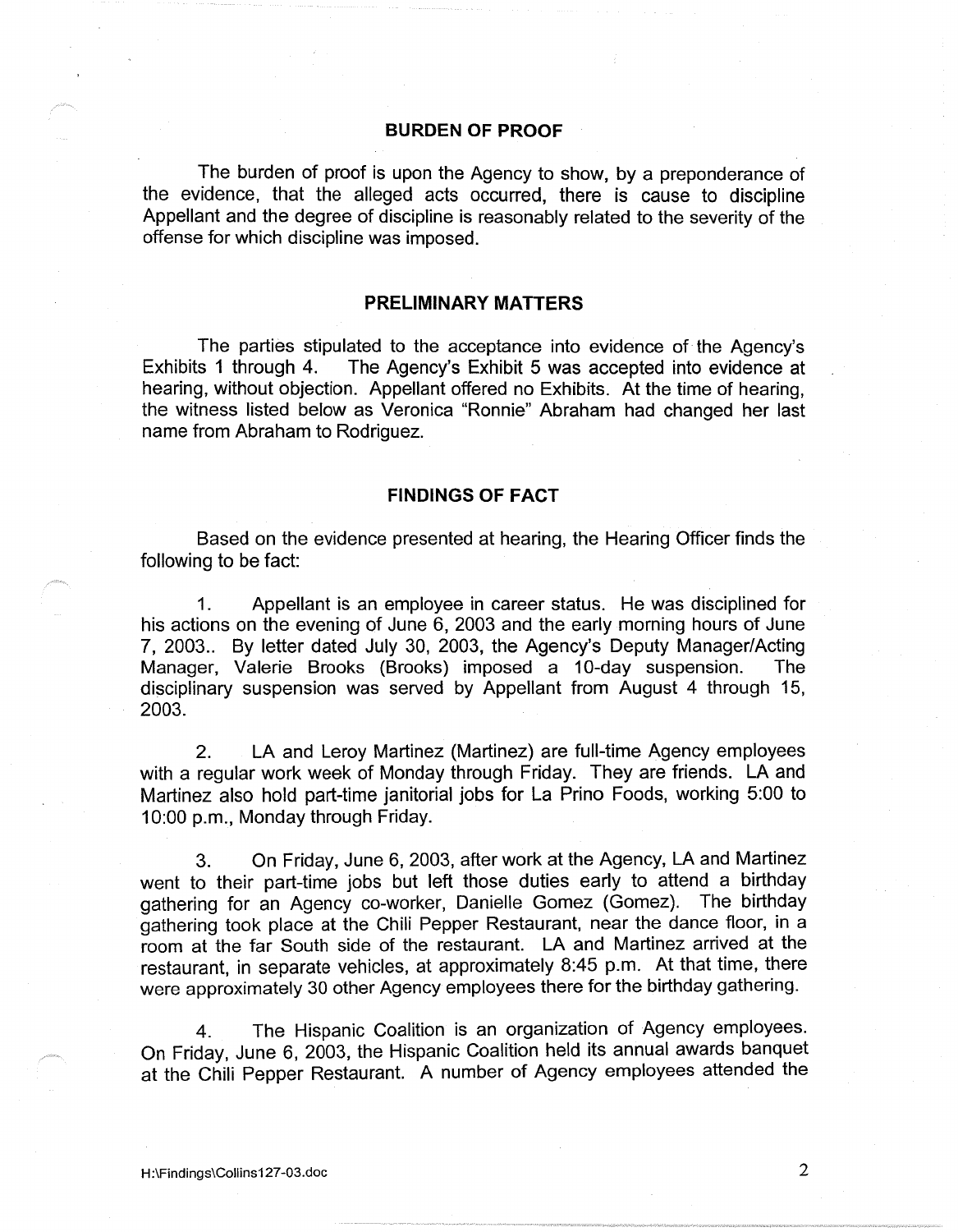awards banquet which was held in a banquet room at the far North side of the restaurant. Appellant did not attend the Hispanic Coalition Awards banquet.

5. Appellant arrived at the birthday gathering for Gomez at approximately 8:45 p.m. on June 6, 2003. Appellant was intoxicated when he arrived. He started hugging, grabbing and "bothering" a number of the female employees at the gathering. Appellant asked co-worker Pamela Espinosa (Espinosa) for a ride home and told her that he had been at the Hispanic Coalition Awards banquet. Espinosa told Appellant that she would not give him a ride home. Appellant tried to dance with Espinosa 4 or 5 times and Gomez had to get between them to keep Appellant from bothering Espinosa. Appellant also questioned Veronica "Ronnie" Abraham (Abraham) about her pending divorce. Abraham told Appellant, "It's none of your business" but Appellant continued to question her about her divorce for a few minutes, then left her alone. In Abraham's opinion, Appellant was "very intoxicated".

6. When LA arrived at the restaurant, she went to a table where Agency co-workers were seated. Appellant said, "Hi" to LA and took her hand in greeting. Appellant squeezed LA's hand so tight that it hurt and for so long that LA had to pull her hand away. LA said "Hey, what are you doing? I'm not a dude", meaning "I'm not a man". Then LA shook her hand in the air to relieve the pain.

7. After ordering a beer, LA got up from the table and went to dance with her girlfriends on the dance floor. She then saw Martinez standing near a window. LA walked over to where Martinez stood. She and Martinez were talking, drinking a beer and leaning on the window sill when Appellant approached. Appellant asked, "Where's your husband?" The music was very loud and LA thought Appellant was asking if her husband was there. LA responded, "No". Appellant said, "What! You don't know where your husband is?" Then Appellant made a fist and hit LA on the chin. Appellant's fist hit with such force that it caused LA's head to snap back. Her head almost hit the window behind her. In a loud voice, LA told Appellant, "You don't ever touch me. You have no right to touch me."

8. Appellant intended for the contact with Appellant's chin to be a playful tap. However, he was intoxicated and could not judge his own use of force.

9. Appellant started yelling at LA. They stood yelling at each other for 15 to 20 seconds. Martinez positioned himself between them. Then LA grabbed her purse and went to the Ladies restroom. Appellant asked Martinez, "What did I do?" When LA returned from the restroom, Appellant was walking away from Martinez.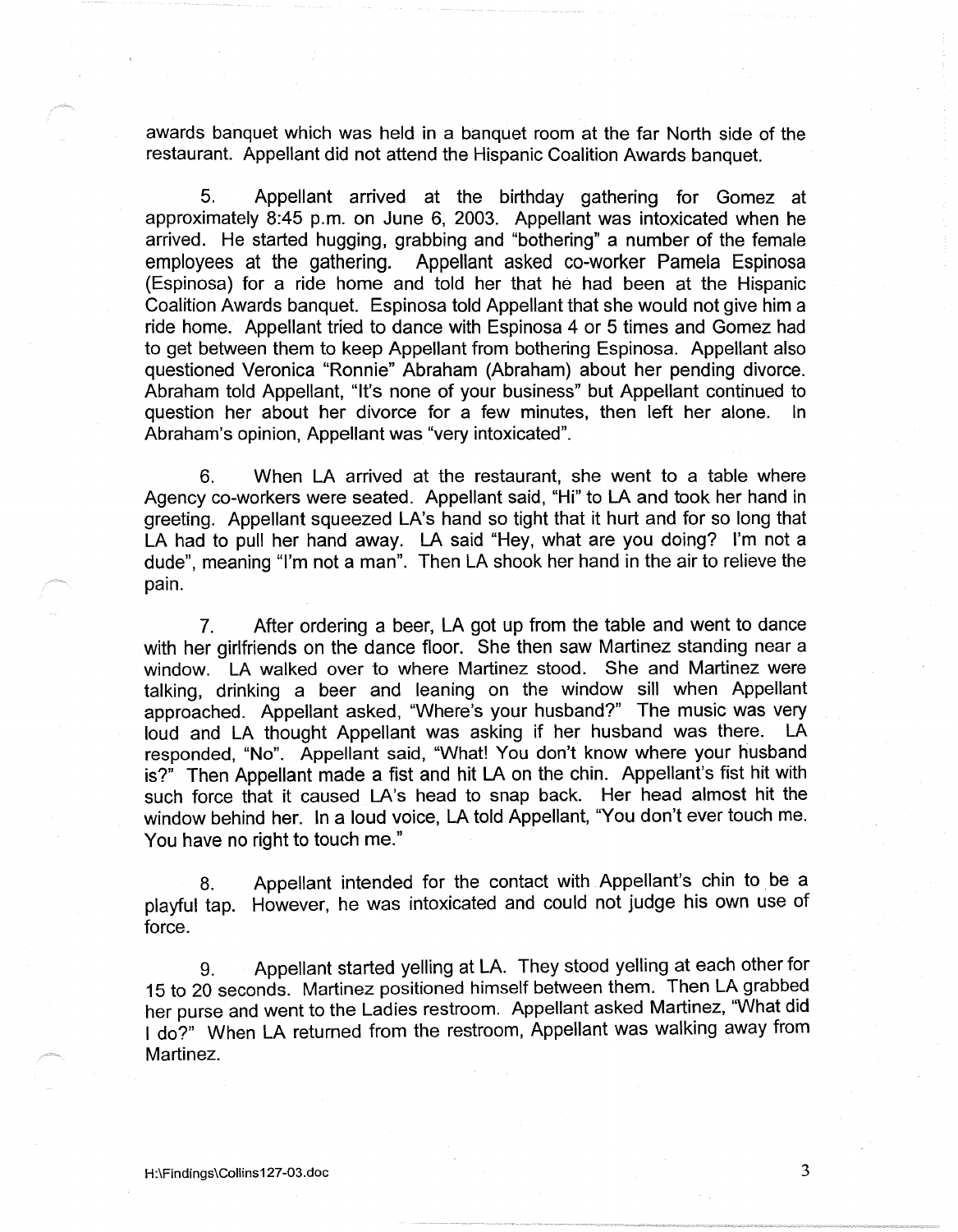10. LA ordered a second beer but someone drank it while she was on the dance floor. When LA returned to the table, Appellant leaned across the table and shouted, "Forget you [LA]", calling her by name. She decided to leave the table, stand and talk to some friends. Appellant came up behind LA and tried to tackle her. That is, he used his upper body to push LA from behind. Appellant struck LA with sufficient force to knock her off balance into a male co-worker. Appellant struck LA in such fashion three times. It was very crowded. The first time Appellant tried to tackle her; she didn't see who it was. However, after the second time, LA made a point of looking to see who was shoving her. The third time Appellant rammed LA; he also struck Christine Quintana (Quintana).

11. Martinez left the restaurant at about 11 :00 p.m. On his way out, he stopped to check on LA. He told her to stay with the others and not to go outside alone.

12. Throughout the evening, Appellant continued to consume alcohol. He kept asking Espinosa for a ride home. Espinosa began to feel uncomfortable about saying "No" to Appellant. When Espinosa tried to exit the restaurant, Appellant saw her, grabbed her by the back of her jacket and pulled her back toward him. Appellant asked Espinosa if she was leaving. Espinosa said she was just going to the restroom and Appellant walked away. Then Espinosa asked a friend to watch her leave the restaurant to be sure that Appellant didn't follow Espinosa out of the restaurant.

13. At about 12:30 a.m. on June 7, 2003, LA went to the bar in the middle of the restaurant with Quintana. Appellant approached LA from the left as she was sitting at the bar. Appellant extended his hand and said, "We've been friends for 10 years..." LA responded, "Yeah, yeah..." Then Appellant headbutted LA making contact with her left upper forehead. LA stood up and was very angry. At that point, Abraham announced that she was leaving and told LA, "I'll walk you outside." LA left the restaurant at approximately 12:45 a.m., June 7, 2003. She was not intoxicated when she left or at anytime during the time she spent at the restaurant on the evening of June 6 and the early morning hours of June 7, 2003.

14. The next morning LA told her husband about the incidents involving Appellant the night before. She also talked to Abraham and Gomez by telephone. LA felt frightened, harassed and violated. She decided to report the incidents to her supervisor, Jay Morein (Morein). LA called Morein on Sunday, June 8, 2003 to set up a meeting for Monday, June 9, 2003.

15. Appellant was placed on investigatory leave from June 9 through 16, 2003.

16. On Monday, June 9, 2003, Gomez tried to talk with Martinez about the incidents involving Appellant and LA on Friday night, June 6, 2003. Martinez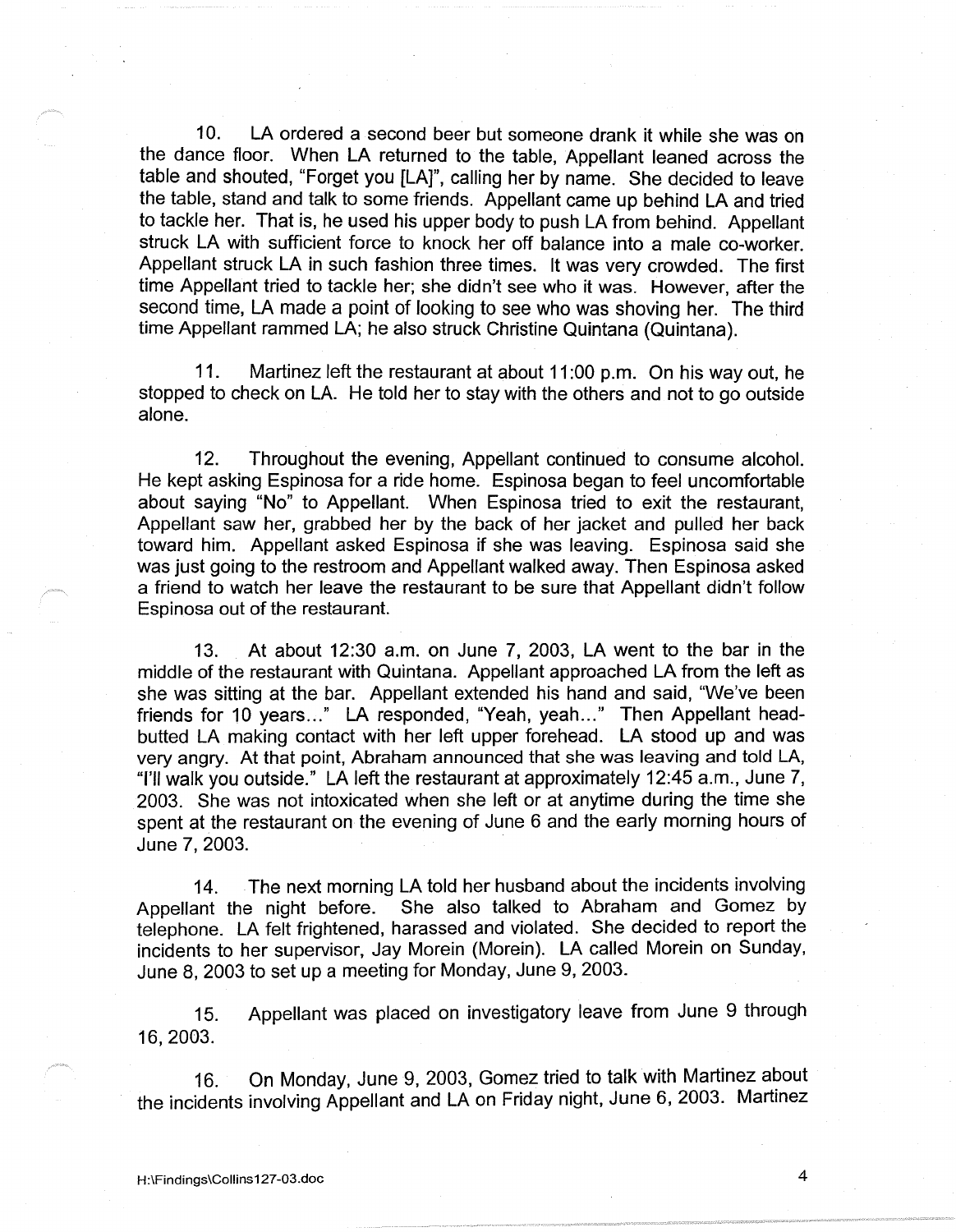told Gomez that he didn't want to talk about it and that he felt uncomfortable and intimidated.

17. On Monday, June 9, 2003, Chris Mootz (Mootz), the City Attorney for the Agency, was advised that criminal charges had been filed against Appellant for the incidents at the Chili Pepper on June 6 and 7, 2003. On June 9, 2003, Appellant was arrested at approximately 12:00 p.m. He bonded out that same day. Mootz requested Appellant's criminal record and noted that Appellant had a sentencing hearing set for Wednesday, June 11, 2003 on an unrelated alcohol matter.

18. On Wednesday, June 11, 2003, Appellant appeared in court for sentencing on an unrelated alcohol matter. Mootz also appeared at Appellant's sentencing hearing. When Appellant's attorney requested "work release", Mootz advised the judge that Appellant was on investigatory leave and that Mootz was unsure whether Appellant would return to work at the Agency. Therefore, the sentencing judge denied Appellant's request for assignment to the Work Release Program during his confinement. Appellant was incarcerated from June 11 to July 8, 2004 and was not given work-release

19. On Thursday, June 12, 2003, LA asked Espinoza to make a statement about the incidents at the Chili Pepper restaurant on June 6, 2003. Espinoza agreed. (Agency's Exhibit 5.)

20. LA also filed for a Temporary Restraining Order {TRO) against Appellant. LA was concerned regarding her safety at work. She felt that Appellant's actions on June 6 and 7, 2003 were "ugly, mean and hostile". LA pursued a Permanent Restraining Order (PRO) against Appellant and, as part of her preparation for hearing, she discovered Appellant's past criminal history which added to her fears. However, up to the date of hearing in this matter, Appellant abided by the Permanent Restraining Order.

21. Mootz attended the TRO and PRO hearings because both parties, Appellant and LA, were employees of the Agency and, at that time, worked in the same building. At the time of this disciplinary hearing, Appellant and LA worked in different buildings.

22. On June 16, 2003, Mootz called Appellant's attorney to advise that Appellant was no longer on investigatory leave.

23. Approximately 1 month after the June 6 and 7, 2003 incidents, Brooks interviewed LA, Espinosa and Abraham. At that time, all 3 interviewees were still upset, frightened and felt threatened by Appellant. They reported that, on the evening of June 6, 2003, Appellant had alot to drink. Brooks also interviewed Appellant, who reported that he "didn't have that much" to drink.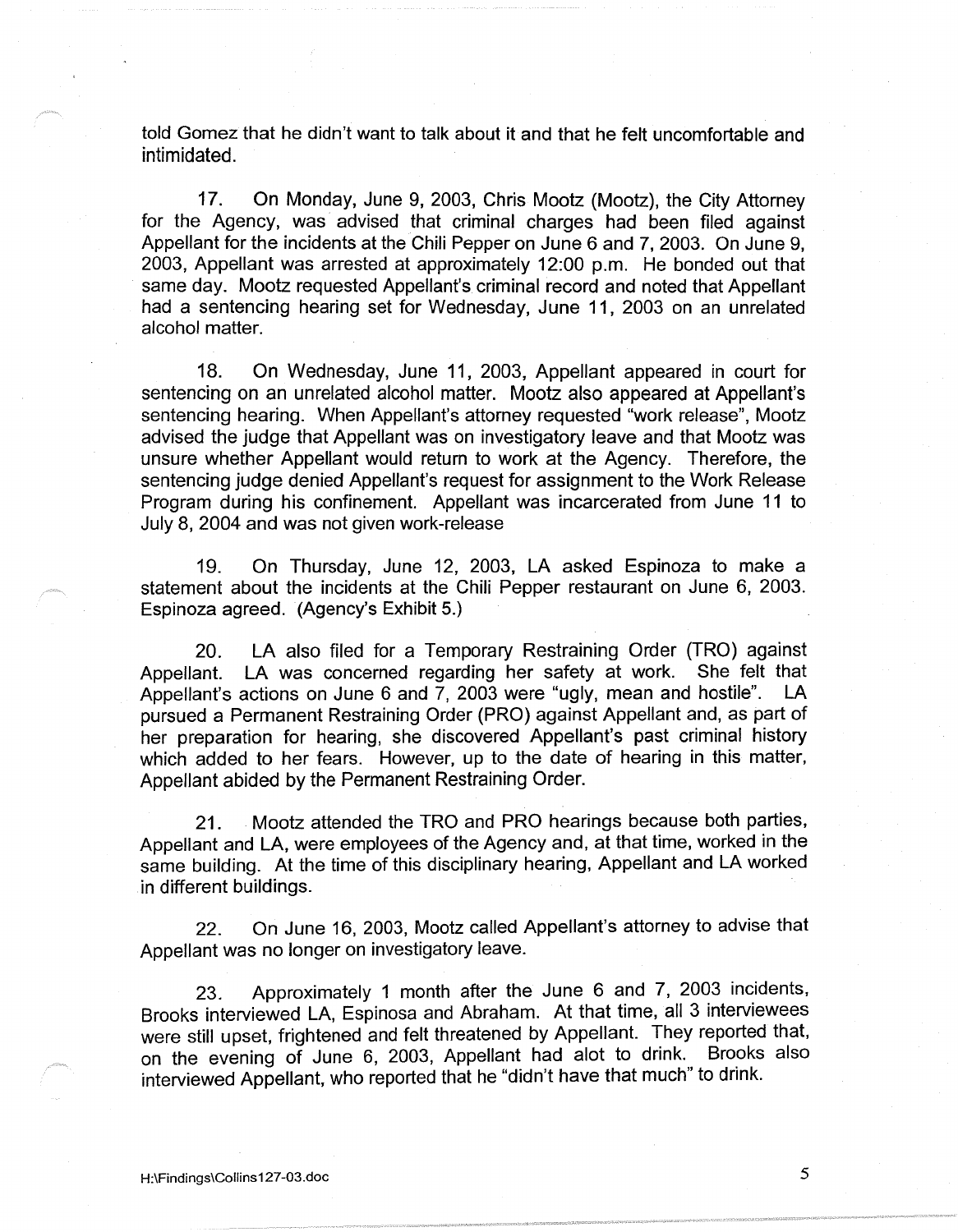24. By letter dated July 9, 2003, Appellant was charged with violations of Career Service Rules by threatening, fighting with, intimidating, or abusing employees; conviction of a crime which impacts the individual's ability to perform the duties and responsibilities of the job, and unauthorized absence from work.

25. Appellant argued that he should not be disciplined for an incident that took place, away from work, in a public restaurant. Brooks didn't consider where the incident occurred because the rule addresses the act(s) and status of employees, not where the act(s) occurs. (See CSR 16-50 A (8).) Additionally, Appellant felt that he should not be disciplined for unauthorized absence from work because, he alleged, he would have received work-release if Mootz hadn't appeared at Appellant's sentencing on June 11, 2003. Appellant argued that Mootz' attendance at Appellant's sentencing was improper.

26. In determining whether discipline should be imposed for Appellant's actions on June 6 and 7, 2003, Brooks considered the statements of LA, Espinosa and Abraham, the written statements of Appellant's listed witnesses to the incidents and Appellant's statements, work history and prior discipline. Brooks also considered Appellant's unauthorized absence from work from June 17 to July 8, 2003, while he was incarcerated.

27. In determining the level of discipline to be imposed, Brooks considered the severity of the June 6 and 7, 2003, incidents including the number of times Appellant made abusive, physical contact with LA and Espinosa, the fact that the birthday gathering was a gathering of Agency co-workers, that Appellant was intoxicated and that another Agency social function (the Hispanic Coalition Awards Banquet) occurred in close proximity.

28. At hearing in this matter, Espinosa testified that she was not afraid of Appellant and Martinez indicated that he was not intimidated by Appellant. The statements and indications by Espinosa and Martinez, at hearing, that they were not intimidated by Appellant are not credible. At hearing, LA appeared nervous, upset and frightened of Appellant. LA's demeanor and testimony at hearing are credible.

## **DISCUSSION**

**1. Authority of the Hearing Officer:** The City Charter and Career Service Rules require the Hearing Officer to determine the facts, by de novo hearing, in "[a]ny action of an appointing authority resulting in dismissal, suspension, involuntary demotion ... which results in alleged violation of the Career Service Charter Provisions or Ordinance relating to the Career Service, or the Personnel Rules." (City Charter C5.25 (4) and CSR 19-10.) A de novo hearing is one in which the Hearing Officer makes independent findings of fact,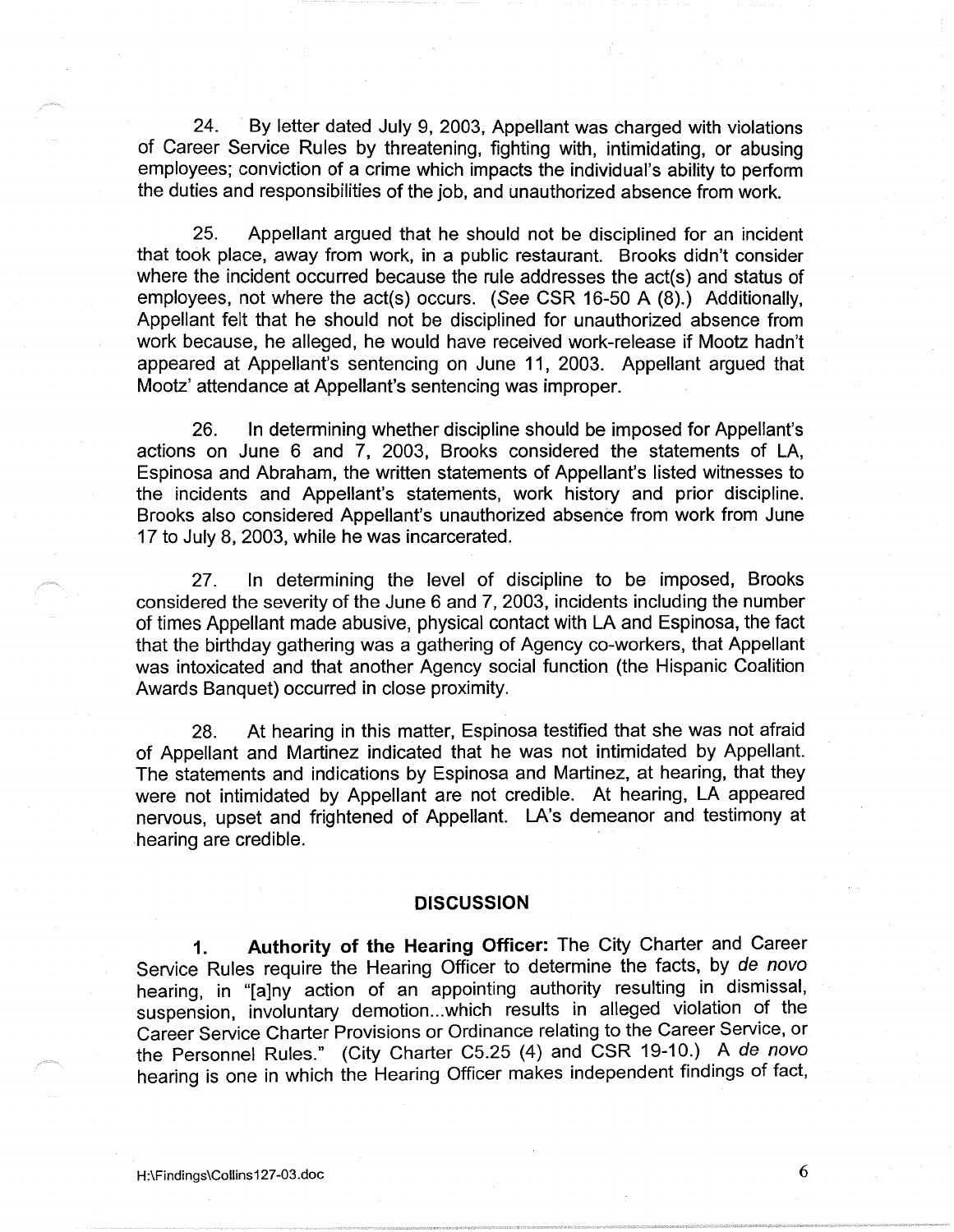credibility assessments and resolves factual disputes. (See Turner v. Rossmiller, 35 Co. App. 329, 532 P.2d 751 (Colo. App.1975).)

**2. Cause for discipline:** Career Service Rules provide, in pertinent part: "The purpose of discipline is to correct inappropriate behavior or performance." (See CSR 16-10.) At hearing in this matter, the Agency met its burden to prove, by a preponderance of the evidence, that the acts upon which discipline was based occurred. (See Findings of Fact, paragraphs 5 through 23 and 28.) Appellants acts, on June 6 and 7, 2004, were inappropriate and in violation of Career Sewice Rules. Therefore, the undersigned Hearing Officer · concludes that there is cause for discipline in this matter for violation of the following Career Service Rules:

**a. CSR 16-50 A (8) Threatening, fighting with, intimidating, or abusing employees:** Career Service Rules do not limit discipline for threatening, fighting, intimidating or abusive acts to those taking place at work or on City property. (See CSR 16-50 A and Findings of Fact, paragraph 25.) On 6 occasions over the course of the evening of June 6, 2003 and the early morning hours of June 7, 2003 Appellant made abusive, physical contact with LA. (See Findings of Fact, paragraphs 6, 7, 10 and 13.) The 6 contacts, taken individually or as a whole, meet common definitions of threatening, fighting, intimidating and abusive acts. Additionally, Appellant had 5 or 6 abusive contacts with Espinosa. (See Findings of Fact, paragraphs 5 and 12.) One month after the incidents, LA, Espinosa and Abraham were still upset, frightened and felt threatened by Appellant. (See Findings of Fact, paragraph 23.) Therefore, the Hearing Officer concludes that Appellant's actions on June 6 and 7, 2004, are in violation of CSR 16-50 A (8) and are cause for discipline.

**b. CSR 16-51 A (4) Failure to maintain satisfactory working relationships with co-workers:** As a result of the incidents on June 6 and 7, 2003, some of Appellant's co-workers remained in fear, LA sought a restraining order against Appellant and, at hearing with Appellant in the hearing room, Espinosa and Martinez felt it necessary to profess that they were not intimidated by Appellant. (See Findings of Fact, paragraphs 16, 20, 23 and 28.) Therefore, the Hearing Officer concludes that Appellant's actions on June 6 and 7, 2003 are evidence of Appellant's failure to maintain satisfactory relationships with coworkers, in violation of CSR 16-51 A (4).

**c. CSR 15-60 A (13) Unauthorized absence from work:** Appellant was on investigatory leave from June 9 through June 16, 2003. He was sentenced to jail time beginning on June 11, 2003. ( See Findings of Fact, paragraphs 15 and 18.) Because Appellant was on investigatory leave at the time he was ordered to begin serving his sentence, he was not working and, therefore, was ineligible for the Work Release Program. The Hearing Officer concludes that it is irrelevant who informed the sentencing judge of Appellant's work status. The fact that Appellant was on leave from work was a proper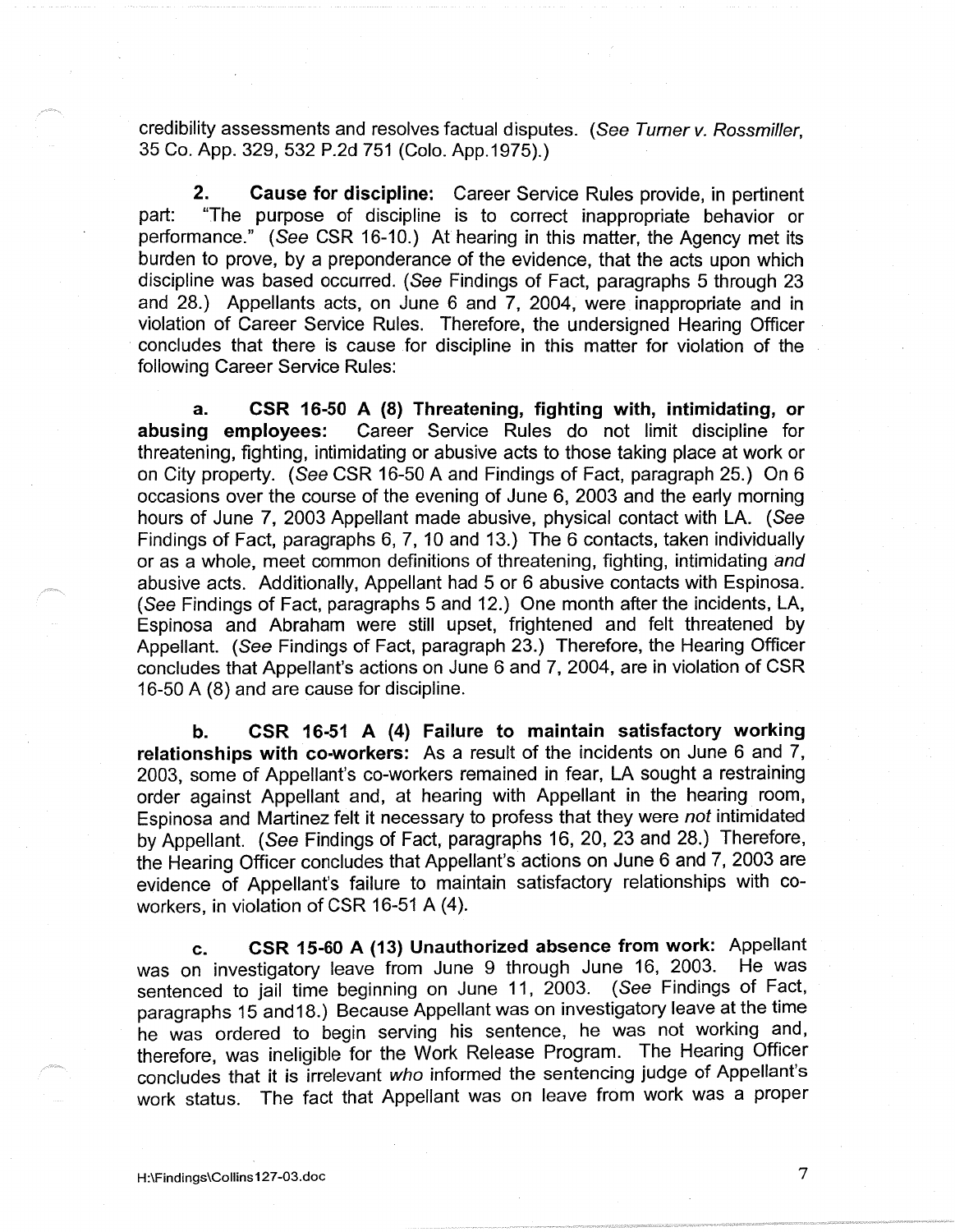consideration for the sentencing judge in determining whether to allow workrelease. Further, the Hearing Officer concludes that Appellant had no entitlement to work-release. Appellant should have planned for approved leave in the event of his failure to be approved for work-release. However, because Appellant did not apply for leave from June 17 to July 8, 2003, his absence from work was unauthorized and in violation of CSR 15-60 A (13).

**3. Level of discipline:** "The type and severity of discipline depends on the gravity of the infraction. The degree of discipline shall be reasonably related to the seriousness of the offense and take into consideration the employee's past record." (See CSR 16-10.) In this case, Brooks considered the investigation statements of LA, Espinosa and Abraham, the written statements of Appellant's listed witnesses to the incidents and Appellant's statements, work history and prior discipline. Brooks also considered the severity of the June 6 and 7, 2003, incidents including the number of times Appellant made abusive, physical contact with LA and Espinosa, the fact that the birthday gathering was a gathering of Agency co-workers, that Appellant was intoxicated and that another Agency social function occurred in close proximity.

Appellant's contact with LA on June 6 and 7, 2003, was not only physically abusive but also emotionally abusive. It is reasonable to conclude from his actions, during the early part of the evening, that Appellant was trying to fight with LA. (See Findings of Fact, paragraphs 6 and 7.) As the evening progressed, Appellant's abusive action became more physical, threatening and intimidating. (See Findings of Fact, paragraphs 10 and 13.) Appellant was also abusive to Espinosa and, as the evening progressed Appellant's abusive action toward Espinosa became more physical, threatening and intimidating. (See Findings of Fact, paragraphs 5 and 12.) Appellant's actions toward female co-workers on June 6 and 7, 2003, left lingering concerns and fear of him in the workplace. That is, Appellant's actions affected his co-worker's sense of security in their work environment. Therefore, the Hearing Officer concludes that a 10 day suspension is reasonably related to Appellant's acts in this case.

# **CONCLUSIONS OF LAW**

1. The Hearing Officer has jurisdiction to make and issue Findings, conclusions and Order in this matter.

2. The Agency has met its burden to show that the acts upon which discipline is based occurred, there is cause for discipline and that the level of discipline imposed is reasonably related to the severity of the offense.